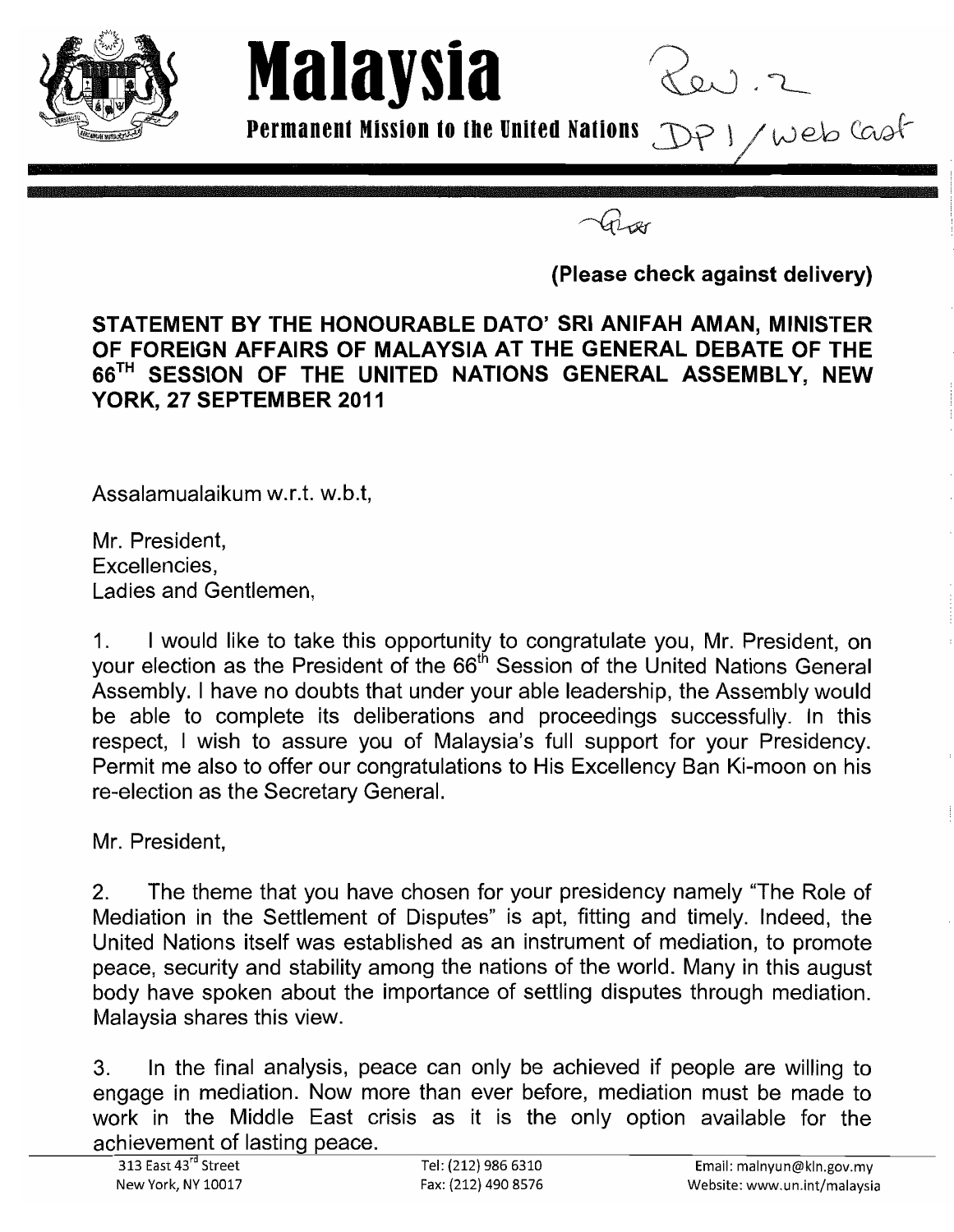4. Year after year after year, we have hoped for a peaceful and just resolution of the Palestinian issue. In the time that we have hoped, we have also realized that mediation is the only means of providing a sustainable resolution to all conflicts and crises. As such, all of us have a role in ensuring that it is effective. Patience and prudence have its merits, but patience and prudence must not result in paralysis. This august body, and the Security Council, has adopted numerous resolutions on Palestine. Yet there has been no tangible outcome.

5. We support the application of the Palestinians to the United Nations and welcome the readiness of both parties to hold talks on the basis of the existing international legal framework. In this connection, Malaysia fully supports the legitimate rights of the Palestinian people for an independent State of Palestine, based on the two-state solution, taking into account the security concerns of both parties.

Mr. President,

6. For some time now, our world has been battered by unprecedented political challenges, devastating national calamities and financial crises. During this time, our institutions and mechanisms seem incapable of handling these challenges and the pace at which they surface. To compound the situation, while we address long-standing causes of international instability, non-traditional threats to peace and security, such as terrorism, poses additional challenges. As we share the grief of those who have lost their loved ones during the 9/11 attack exactly ten years ago, we must strengthen our resolve to eradicate terrorism in all its forms and manifestations. This can only be achieved if we address the root causes of terrorism. This would deny sympathy and support for those committing acts of terrorism. We must at the same time win the hearts and minds of the people to ensure that our fight against terrorism will not be short-lived.

7. But the winning of hearts and minds is just half of what I would call 'The Battle of Perceptions'. The other half consists of combating expressions of extremist sentiments. Despite our continuing efforts to promote world peace and harmony, we still witness the increasing trend to perpetuate and fuel Islamophobia. There have been attempts to pit Islam against the West, demonize Islam, as well as link Islam with terrorism. These irresponsible acts further intensify the divide between the broader Muslim world and the West. The real issue is not between Muslims and non-Muslims but between the moderates and extremists in all religions, be it Islam, Christianity or Judaism. It is in light of the growing tide of extremist sentiments around the globe that the Honourable Prime Minister of Malaysia called for the creation of a "Global Movement of the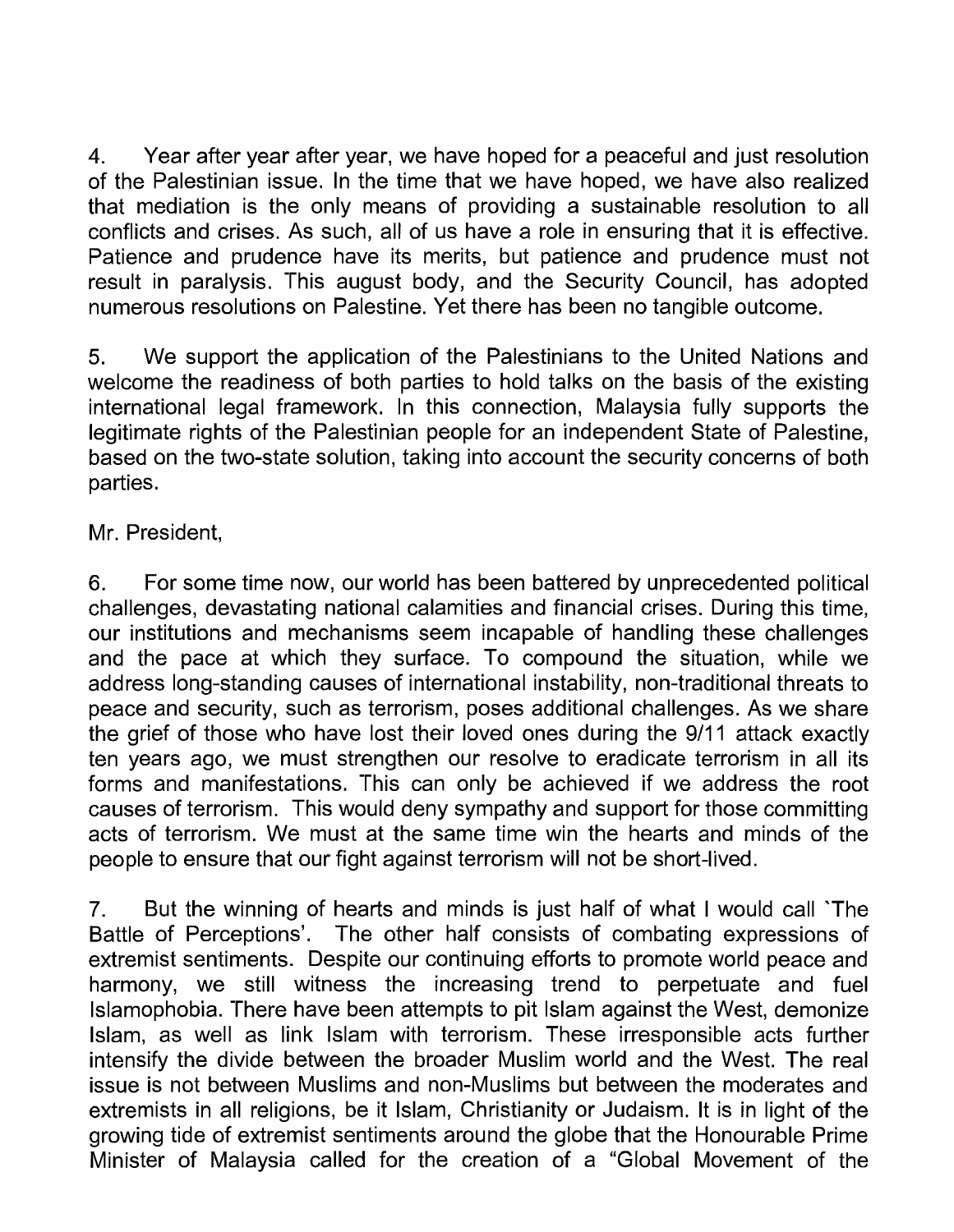Moderates" at this august assembly last year. This is a clarion call that has come at the right moment in history. We must ensure that the voices of moderation, which currently constitute the silent majority, prevail over that of extremism in finding solutions to the growing challenges that the international community faces.

8. There has been wide acceptance of this movement at the highest levels of global political leadership such as by the Asia-Europe Meeting as well as the East Asia Summit. More recently, ASEAN has endorsed the movement of the moderates as its contribution to global developments. Malaysia will work diligently to ensure that the Global Movement of the Moderates will complement the ongoing activities of the UN Alliance of Civilization, and other inter-cultural and inter-faith dialogues so that moderation triumphs over extremism.

Mr. President,

9. We cannot turn a blind eye to the needs of States that are severely affected by natural calamities. The situation in Somalia has touched the hearts of many. For our own part, Malaysia last month pledged a sum of USD 1 million to the OIC Trust Fund on Somalia and dispatched a humanitarian mission to mitigate the sufferings of our Somali brothers and sisters. A valiant Malaysian son lost his life carrying out this mission. However, such incidents will never deter us from continuing to provide humanitarian assistance to other countries in need.

Mr. President,

10. In the field of environment, we seem to be losing focus. We know that we are not lacking in good plans. But what we lack is the political will and the means to implement these agreed plans. As much as we are concerned about implementation failures, we are also concerned at the paralyzing differences in the areas of institutional framework and of sustainable development. The failure of the Commission on Sustainable Development to deliver a successful outcome last May clearly demonstrates this. The lack of progress and the unwillingness to honor commitments under the United Nations Framework Convention on Climate Change (UNFCCC) negotiations is another example. We must ensure that the principle of common but differentiated responsibility coupled with historical responsibility is enshrined in all our endeavors to reach a successful conclusion on climate change negotiations and sustainable development.

11. In moving towards the Rio + 20 Summit, there are new thoughts on strengthening the institutional framework for environment. If the current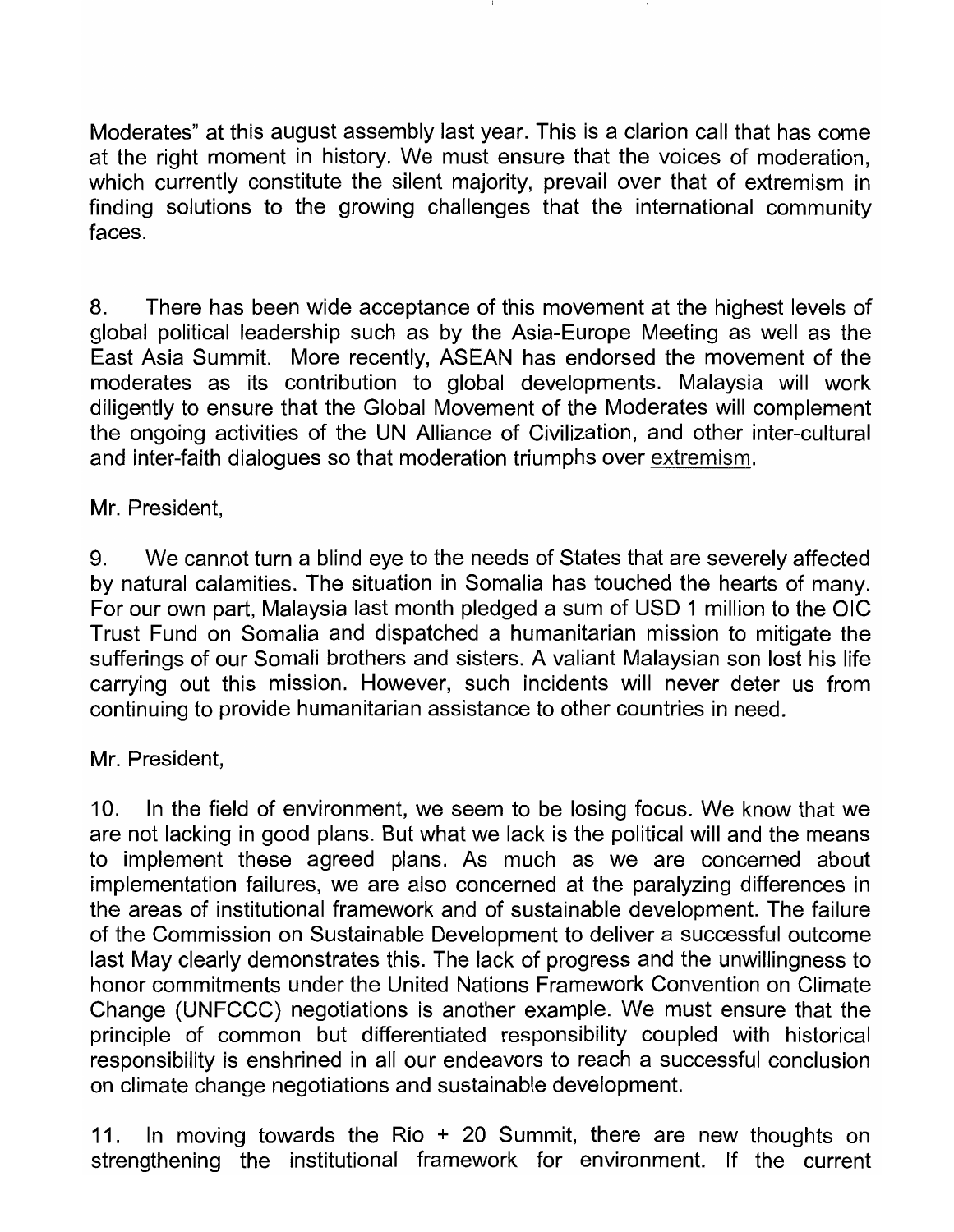institutional frameworks are unable to meet the daunting environmental challenges, we may have to look at new mechanisms that are inclusive and participatory, with equitable decision making responsibilities.

Mr. President,

12. Nuclear disarmament occupies a central role in the work of the United Nations. This is reflected by the fact that the very first resolution adopted by the General Assembly spoke, among others, of 'the elimination from national armaments of atomic weapons and of all major weapons adaptable to mass destruction'. Yet sixty-five years on, it remains a distant dream. All States need to do their part in order to achieve more substantive progress in this area.

13. Malaysia is committed to working with other member states to realize the goal of a nuclear-weapon free world. We will continue to advocate for the total elimination of nuclear weapons through a Nuclear Weapons Convention. To progress further on this issue, we require consensus on commencing the multilateral negotiations process. This in turn, requires good faith on the part of the states possessing nuclear weapons. I call on these states to demonstrate this good faith.

Mr. President,

14. It is apparent that the current international financial architecture is unable to cope with recent developments in the world financial markets. The World Bank has warned that we are about to enter a "dangerous zone". We need a new financial architecture that will be transparent, equitable, representational and participatory. We need a new financial architecture that reduces volatility. Lessons can be learnt from the developing economies that embarked on economic reform and strengthened their financial institutions following the Asian financial crisis. Let us put pride aside and learn from each other.

Mr. President,

15. In our quest to move up the value chain and enhance competitiveness, Malaysia has embarked on its own transformation programs. This is done through the concept of One Malaysia, the Government Transformation Program, the Economic Transformation Program and the New Economic Model.

16. As part of this transformation program, Malaysia has taken a giant leap in reforming its internal security and emergency laws. We have announced the